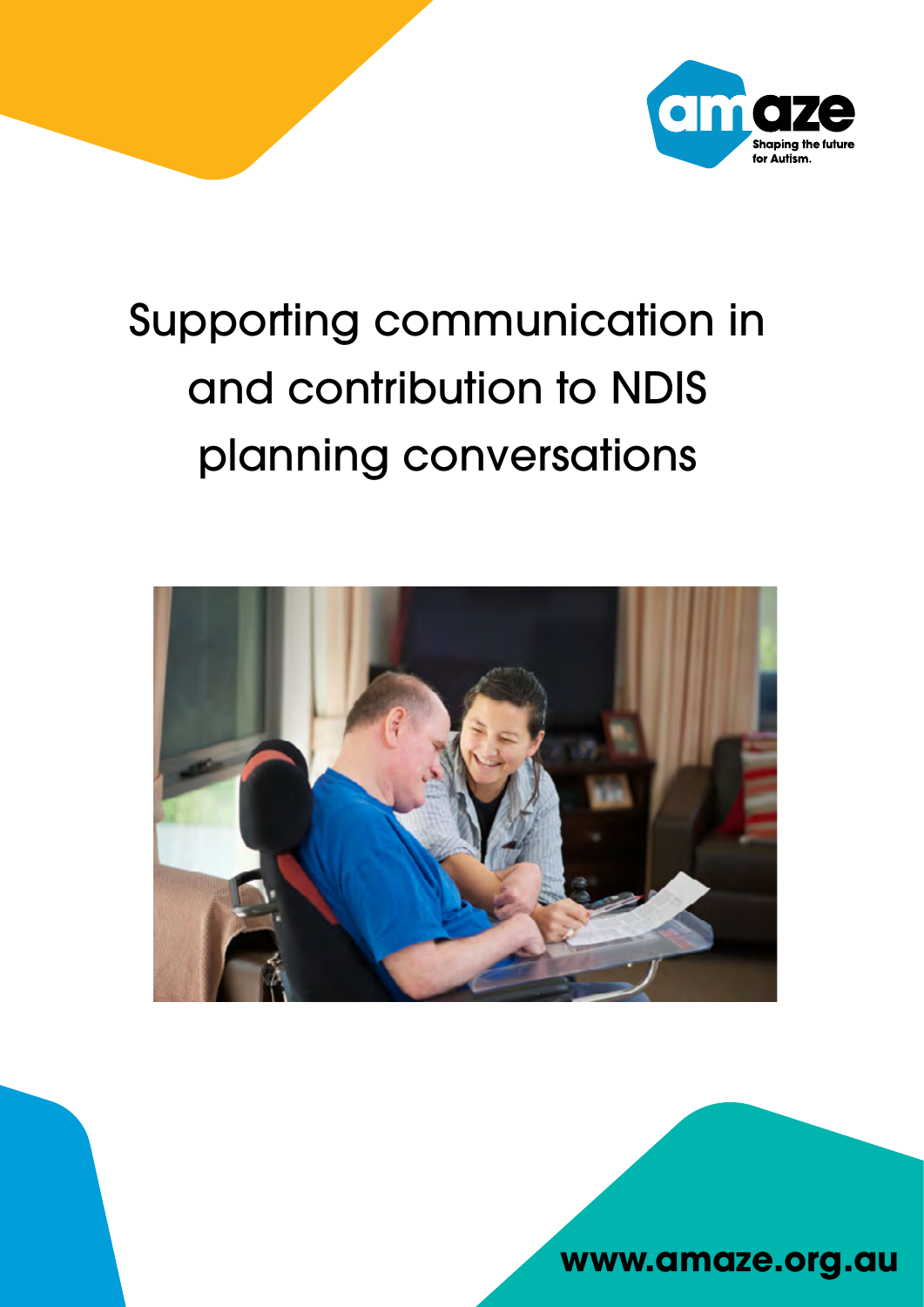**• About this resource 3**

#### **Part 1:**

| $\bullet$ | Supporting communication in and contribution to NDIS pre-planning for       |     |  |  |  |
|-----------|-----------------------------------------------------------------------------|-----|--|--|--|
|           | parents and carers of autistic adults with complex support needs            |     |  |  |  |
| $\bullet$ | Communication and meeting preferences for adults with complex support needs | 8   |  |  |  |
| $\bullet$ | <b>NDIS meeting guide</b>                                                   | 10. |  |  |  |
| $\bullet$ | <b>Glossary</b>                                                             | 12  |  |  |  |
| $\bullet$ | <b>Resources</b>                                                            | 14  |  |  |  |

#### **Part 2:**

| • Having a say in the NDIS - booklet for autistic adults |  |
|----------------------------------------------------------|--|
|                                                          |  |

#### **Acknowledgements**

Acknowledgements Boardmaker® Picture Communication Symbols® by Tobii Dynavox have been used in this resource.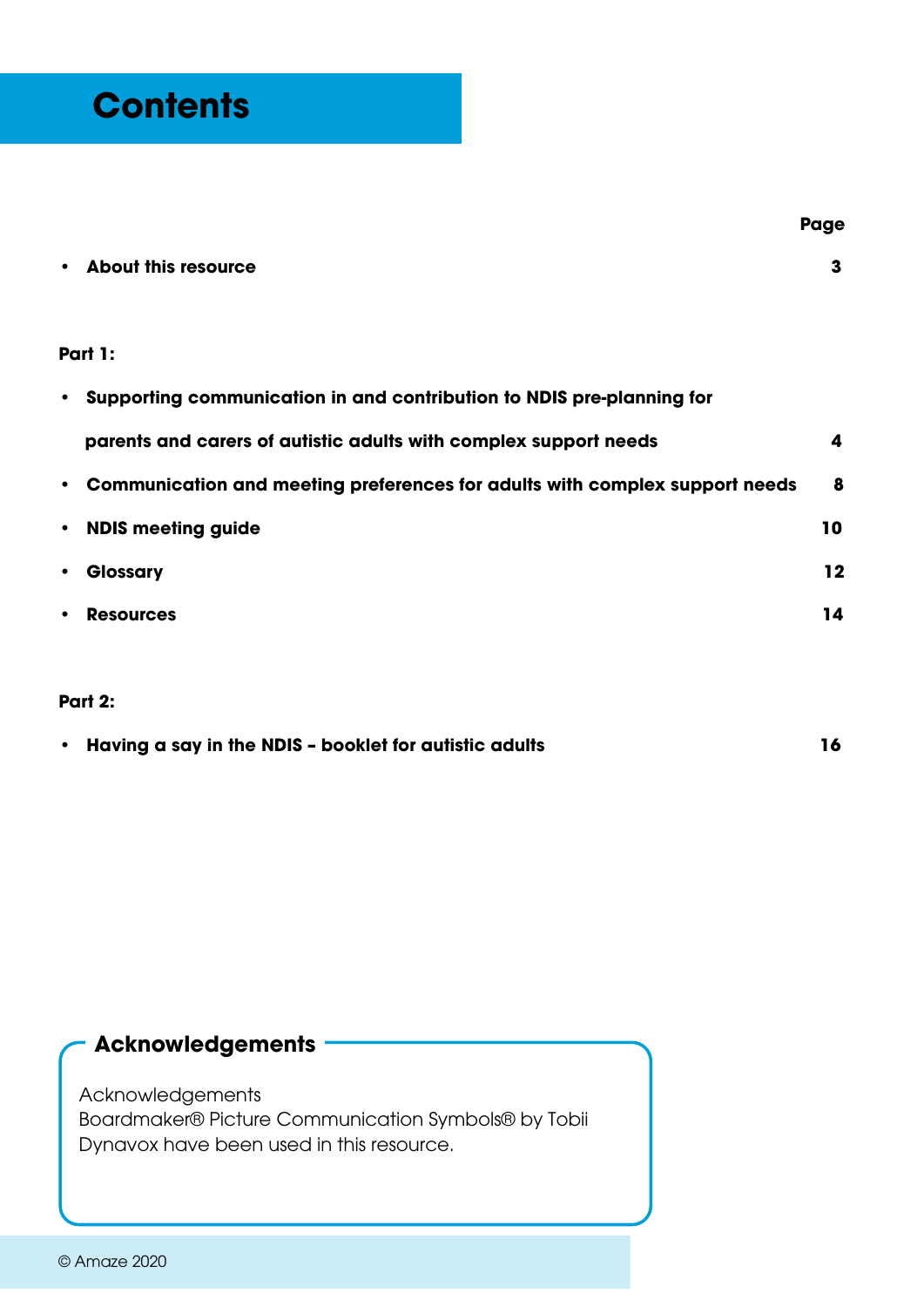## **About this resource**

**This resource is for autistic adults with complex support needs and their parents and carers who have been accepted into the National Disability Insurance Scheme (NDIS).** 

People who have been accepted into the NDIS are known as NDIS participants.

Amaze made this resource to help you prepare, plan and participate in planning conversations for the NDIS. Inside you will find practical strategies that can support communication and participation for autistic adults with complex support needs and their carers. The resource has been designed in two parts - Part 1 for parents and carers and Part 2 for autistic adults with complex support needs.

Amaze would like to thank the autistic adults with complex support needs and parents and carers who completed the surveys and consulted with us about their experiences in NDIS planning conversations. Thank you to VALiD, the Office of the Public Advocate and to the following services who assisted with the surveys for autistic people with complex support needs; Broadmeadows Disability Services, Latrobe Lifeskills and Araluen. We thank the Department of Health and Human Services for funding the development of this resource.

## **About Amaze**

**Amaze is the peak body for autistic people and their supporters in Victoria.** 

Our aspiration is to shape a society that respects the dignity of every autistic person and offers them real opportunities to participate and contribute.

We provide free, independent and expert information to more than 200,000 people each year through our Autism Advisor helpline, website and workshops. The Autism Advisor service is available 8am to 7pm Monday–Friday on 1300 308 699, info@amaze.org.au or at [www.amaze.org.au](http://www.amaze.org.au).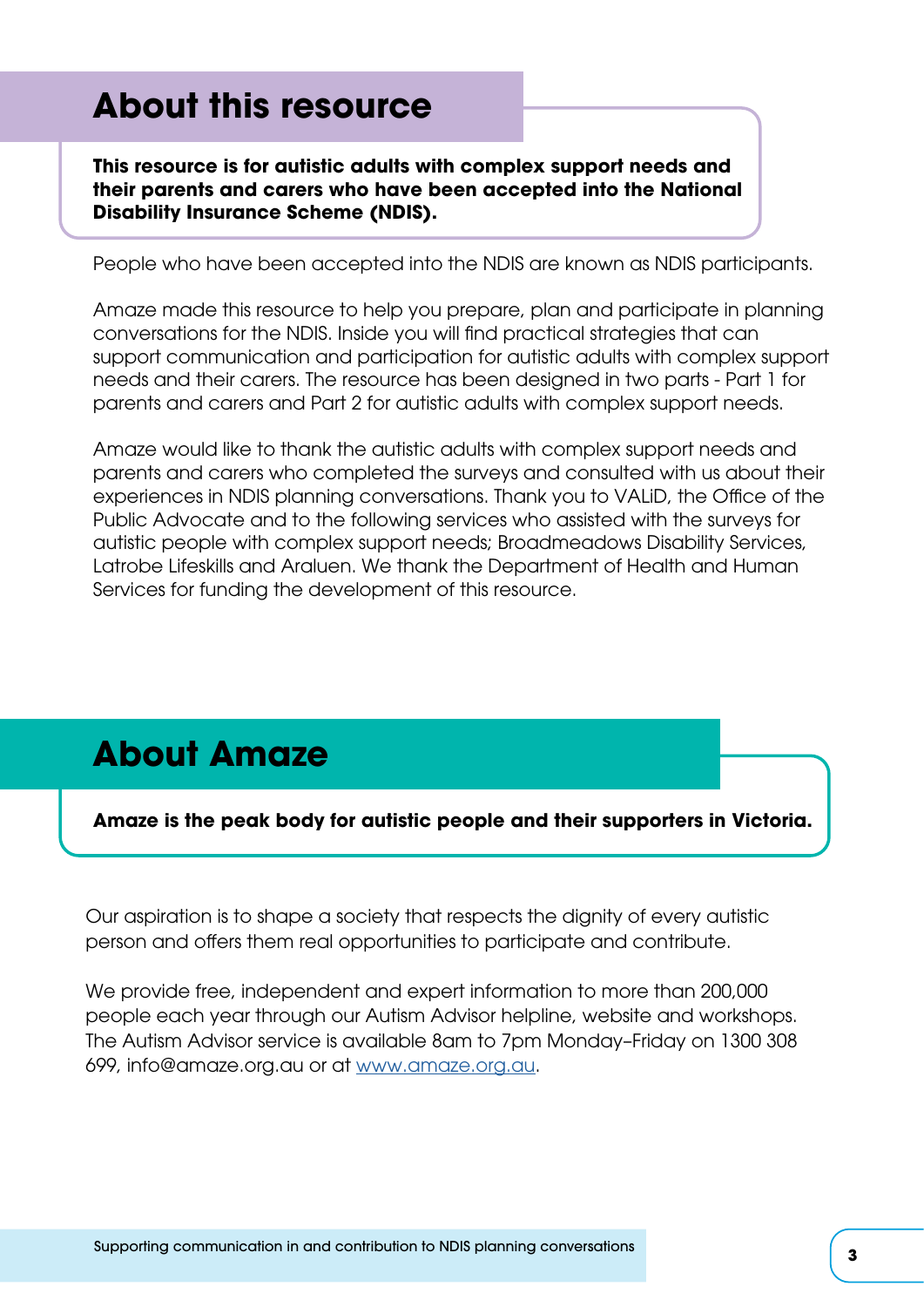#### <span id="page-3-0"></span>**Part 1: Supporting communication in and contribution to NDIS pre-planning for parents and carers of autistic adults with complex support needs**

The introduction of the NDIS has been a huge change in the disability community. During Amaze's consultations with autistic adults with complex support needs and their parents and carers we learnt that there is still work to be done to improve the level of support for NDIS participants to communicate and contribute to planning conversations about their future.

In Part 1 we give an overview of key terms such as rights, the NDIS, person centred planning, goals, choices and decision making. Next we provide questions about the communication and participation preferences of the person you care for (the NDIS participant) when preparing for the NDIS planning meeting. There are also some suggestions for ways an NDIS participant can contribute to a planning meeting even if they're not attending. The section on things to think about before your NDIS planning meeting aims to give the NDIS participant choices, for example, attending the NDIS planning meeting, the meeting timing and location. At the end of Part 1 there's a glossary and a list of resources.

#### **Rights for Australians with a disability and the NDIS**

The NDIS funds reasonable and necessary supports for Australians with a disability. Parents and carers have a key role in supporting the participation of those they care for in developing goals for NDIS plans and in NDIS planning meetings. In order to advocate for your NDIS participant it can be helpful to understand some of the principles that are in the NDIS Act 2013.

These include:

(9) People with disability should be supported in all their dealings and communications with the Agency and the Commission so that their capacity to exercise choice and control is maximised in a way that is appropriate to their circumstances and cultural needs.

(12) The role of families, carers and other significant persons in the lives of people with disability is to be acknowledged and respected.

There is more about rights and the NDIS on page 7.



Preparing for your first NDIS planning meeting? Go to the [Amaze NDIS planning hub f](https://www.amaze.org.au/ndis-planning-hub/)or downloadable resources including a preparation checklist.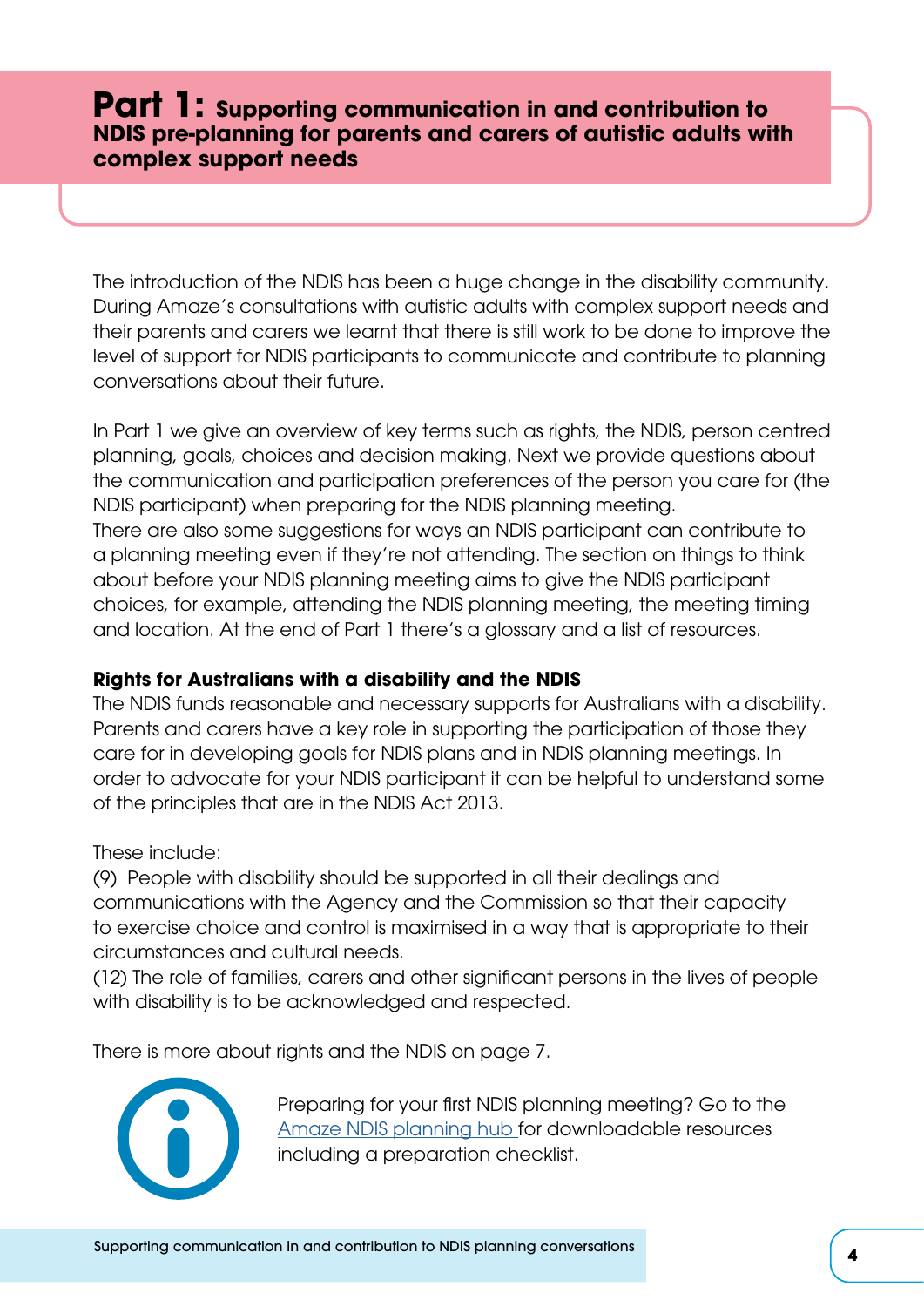You can work with the NDIS by advocating for the support needs of the NDIS participant. The NDIS can fund reasonable and necessary supports related to the person's disability for example personal care, community participation, specialised disability accommodation, skill development, behaviour support. A complete list of funded supports is available on the NDIS website. The [NDIS](https://www.ndis.gov.au/)  [website](https://www.ndis.gov.au/) has resources, many available in Easy English or video format, to support people before and during the planning process.

If you disagree with a decision made about the plan of the person you're caring for, for example, if reasonable and necessary supports weren't funded, you can request a review by contacting the NDIA. You need to request a review within three months of receiving your plan.

#### **Person centred planning**

Person centered planning (PCP) is a way that people are supported. It means that the person receiving the supports is at the centre of any planning and decision making. This can be before planning, during planning and when support is being delivered.

Person centred planning may include not only parents or carers, but other people who have spent time with the person. It may also include therapists and other support staff who have useful information to contribute about therapy goals or daily support needs.

Any planning that is done must have the autistic person at the centre. For autistic people with complex support needs, person centred planning may mean that the person participates as much as they want to, or as much as they are able to.



If the person you care for can't make decisions you may be appointed by the NDIA as a [plan nominee or a](https://www.ndis.gov.au/understanding/families-and-carers)  [correspondence nominee](https://www.ndis.gov.au/understanding/families-and-carers). This means you can ask or make decisions on behalf of the person. A guardian can also be appointed as a plan nominee. Read more about [guardians](https://www.ndis.gov.au/understanding/families-and-carers/guardians-and-nominees-explained)  [and nominees](https://www.ndis.gov.au/understanding/families-and-carers/guardians-and-nominees-explained).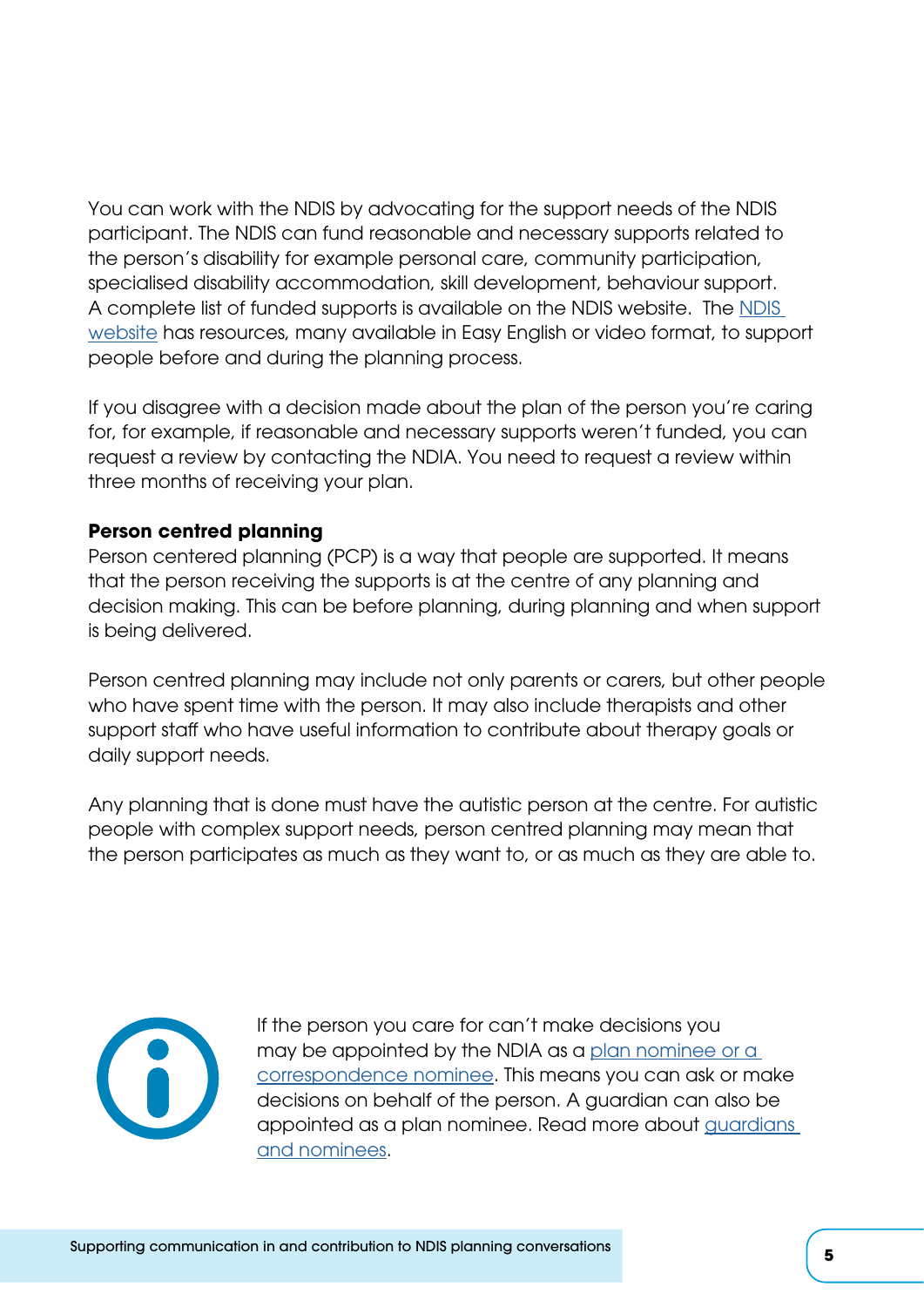#### **Participation**

One of the assumptions underlying the NDIS is that people with a disability can, and want to, participate in the planning process. Attending a meeting in person or understanding paperwork and complex concepts relating to the NDIS may be a barrier for many autistic people with complex support needs.

An autistic person with complex support needs may find attending meetings challenging. They may require additional support, or not fully understand the purpose of the meeting. Partial participation seeks other ways to contribute to the meeting. This includes situations where a person knows what they want for one part of their life, such as a favourite activity, but may not be interested, or fully understand, other parts of their supports, such as finances or health management.

 Participation can range in type and amount. For example, it can be verbal or written. It can be attending a meeting in person or recording a video as a contribution to the meeting. A person centred approach means that autistic people with complex support needs can participate in the way they would like to and contribute as much as they need to, or are able to, in the NDIS planning meeting.

"My son didn't attend the meeting. Instead I made a timeline of his life with photos of his favourite activities, his dog and a picture of him at his last birthday surrounded by family and friends. It helped the Planner to know who is and what his life is like."

#### **Goals and choices**

The NDIS wants participants to identify goals they would like to work on. Goals are things you would like to do, work towards, and achieve in life. In order to set goals people need to make choices. For autistic people with complex support needs understanding goals may be difficult. It may be easier to talk about making choices that can lead to a goal. For example if the participant enjoys coffee, the goal may be to learn to make coffee.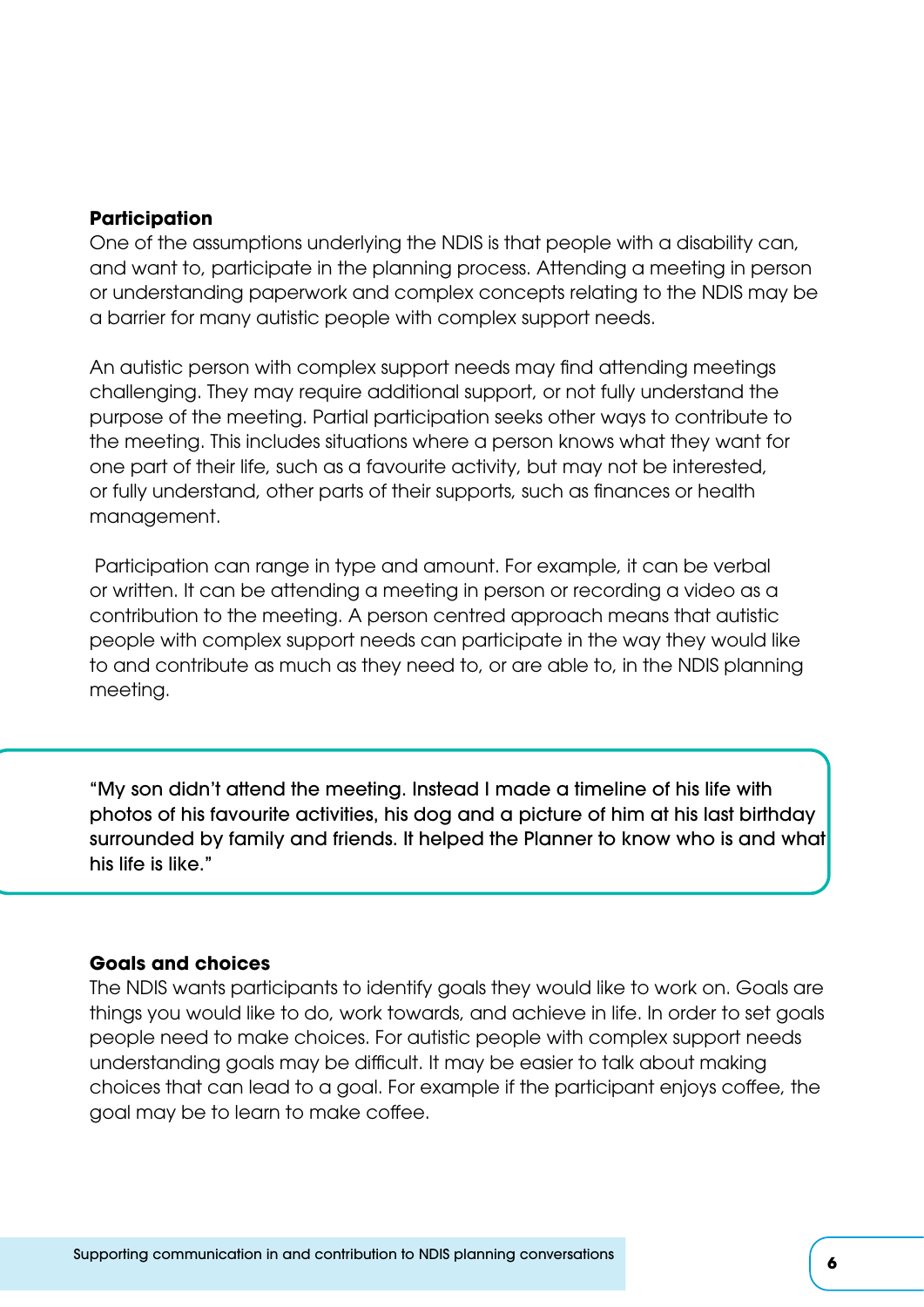When thinking about the sorts of goals you would like in the NDIS plan, focus on what is reasonable and necessary – there's more information on this on the [NDIS](https://www.ndis.gov.au/understanding/supports-funded-ndis/reasonable-and-necessary-supports)  [website.](https://www.ndis.gov.au/understanding/supports-funded-ndis/reasonable-and-necessary-supports) For example the NDIS won't fund train tickets but may fund support for travel training or to visit places like railway museums. When talking with the participant, limiting choices may guide what is reasonable and necessary.

Some autistic adults with complex support needs may not want to set goals or make choices about all parts of their lives. For example, making a choice and setting a goal about your favourite activity is different to setting goals about behaviour or personal care.

'The things I want to have a say in' resource is designed for autistic adults with complex support needs. You can use this resource to talk about rights, goals and choices with the person you care for.

#### **"We talked about his goals before the meeting and practised what he wanted to say."**

#### **Your rights when it comes to the NDIS and making decisions**

The following information has been reproduced from VALiD to help you in advocating for the NDIS participant.

• You have the right to be part of your NDIS planning meeting and to have the support you need to participate.

NDIS Act 2013, section 17A & section 31

• You have a right to make decisions about your goals, the services you use, and to choose who helps you to make your NDIS plan happen.

NDIS Act 2013, section 4

- You have a right to have information about your NDIS plan and supports in ways that you can understand.
- Commonwealth Disability Discrimination Act 1992, section 6
- You have a right to choose who supports you when you need to talk with the NDIS about your plan.

NDIS Act 2013, section 4

• You have a right to have your wishes taken into account, even if you need full support from family or friends, or a formal representative, to make decisions (e.g. a Guardian, Power of Attorney, Plan Nominee).

NDIS Act 2013, section 5; United Nations Convention on the Rights of Persons with Disabilities, Article 12; Guardianship and Administration Act 1986 (Vic) section 22

Reproduced with permission from https://www.valid.org.au/ndis-and-making-decisions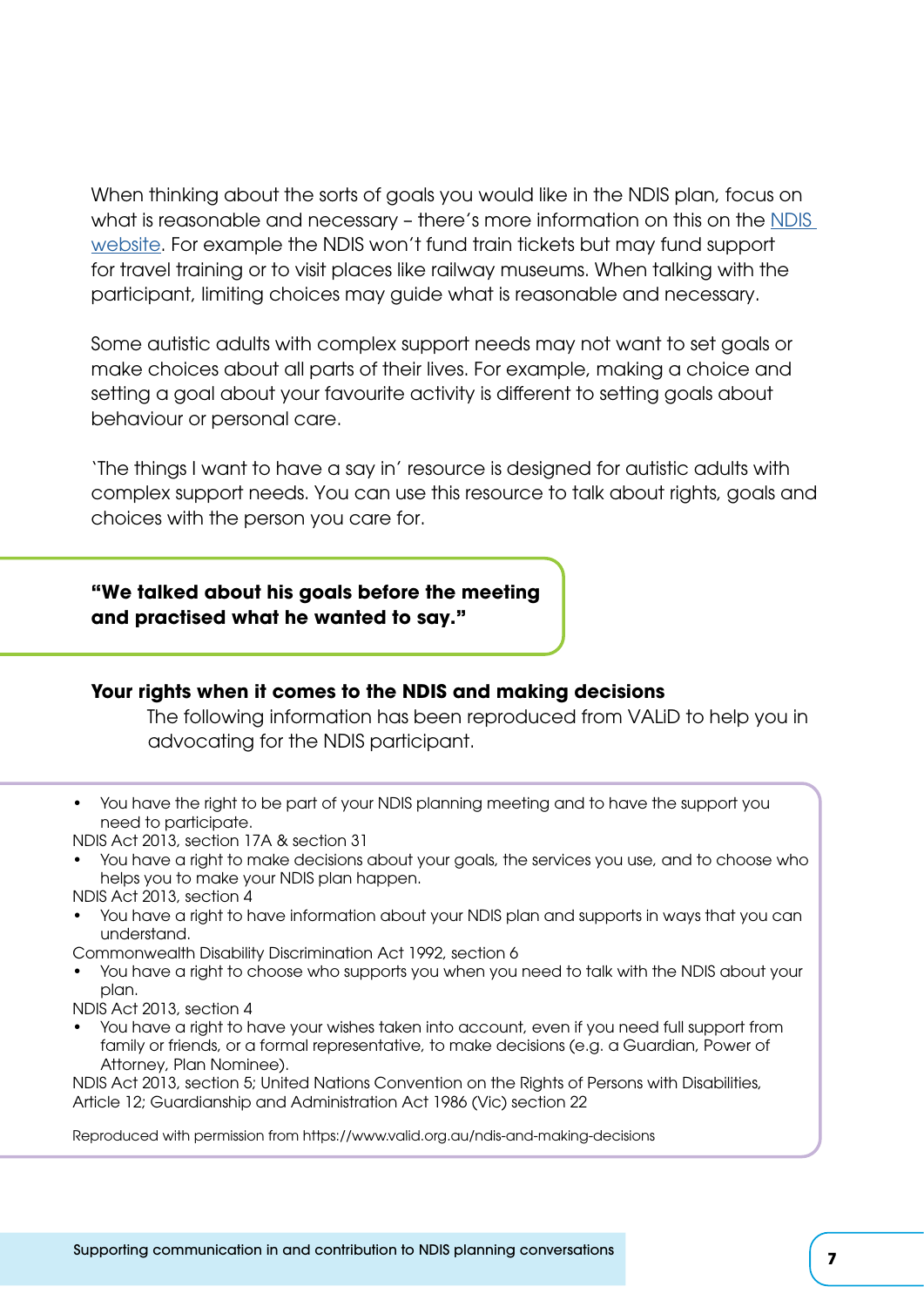#### **Communication and meeting preferences for people with complex support needs**

The questions in this section can be used before your NDIS planning meeting to think about the communication and meeting preferences of the person you care for. Knowing a person's communication and meeting preferences offers opportunities for people to contribute and participate in planning, before a meeting, at a meeting, or both.

1(a) How does the person communicate with you?

- **Verbally**
- Gestures
- **Blinking**
- Communication Board
- Sian
- Other (please specify)

1(b) How does the person communicate with others?

- Verbally
- Gestures
- Blinking
- Communication Board
- Sian
- Other (please specify)
- 2. What language do they use?

3(a) Would the person like to attend the planning, or review, meeting with the Local Area Coordinator (LAC) or Planner? Yes or no (circle one)

3(b) If yes

- For the whole meeting
- For some of the meeting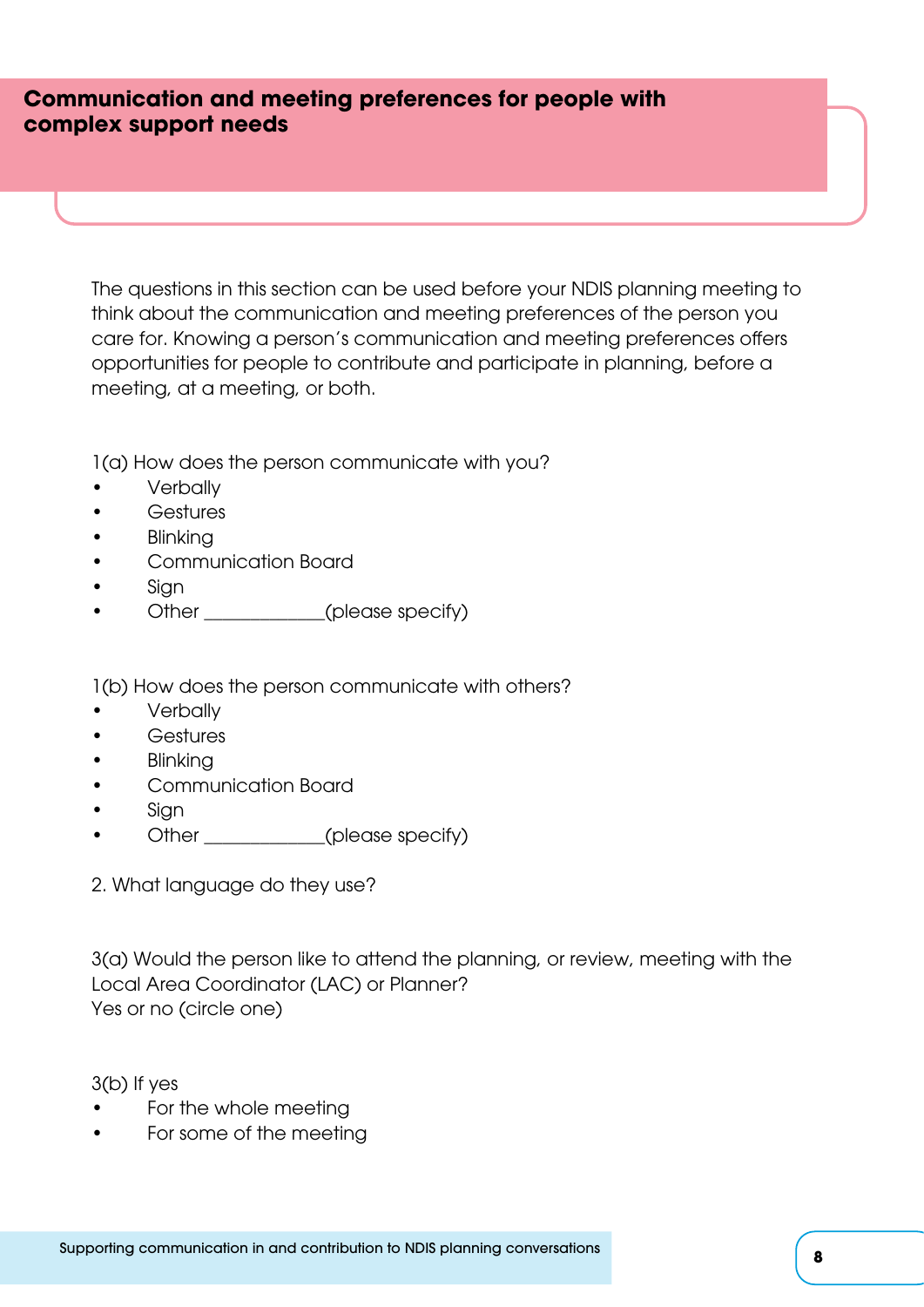3(c) Would the person prefer the meeting to be held

- At the LAC office
- At home
- Other (please specify)

4. Would something in the meeting space need to be changed for the person to attend the planning or review meeting with the Local Area Coordinator (LAC)?

5. What changes are needed for the person to attend the planning or review meeting with the Local Area Coordinator (LAC)?

- No fluorescent lights
- Quiet space
- Interpreter
- No perfume
- Other **example 2** (please specify)

#### **Options for participating in the planning or review meeting when the person isn't attending;**

- A written statement about what the person likes to do and their goals for the next year.
- A video showing what the person likes to do and their goals for the next year.
- Photos of the person doing activities that they enjoy and/or are important to them, for example, work or study and their goals.

• Drawings by the person about what they enjoy, what's important to them and their goals.

#### **Ideas for supporting material when the person is attending;**

• Photos, videos, drawings, items or written statements that help the person to communicate about their interests and goals.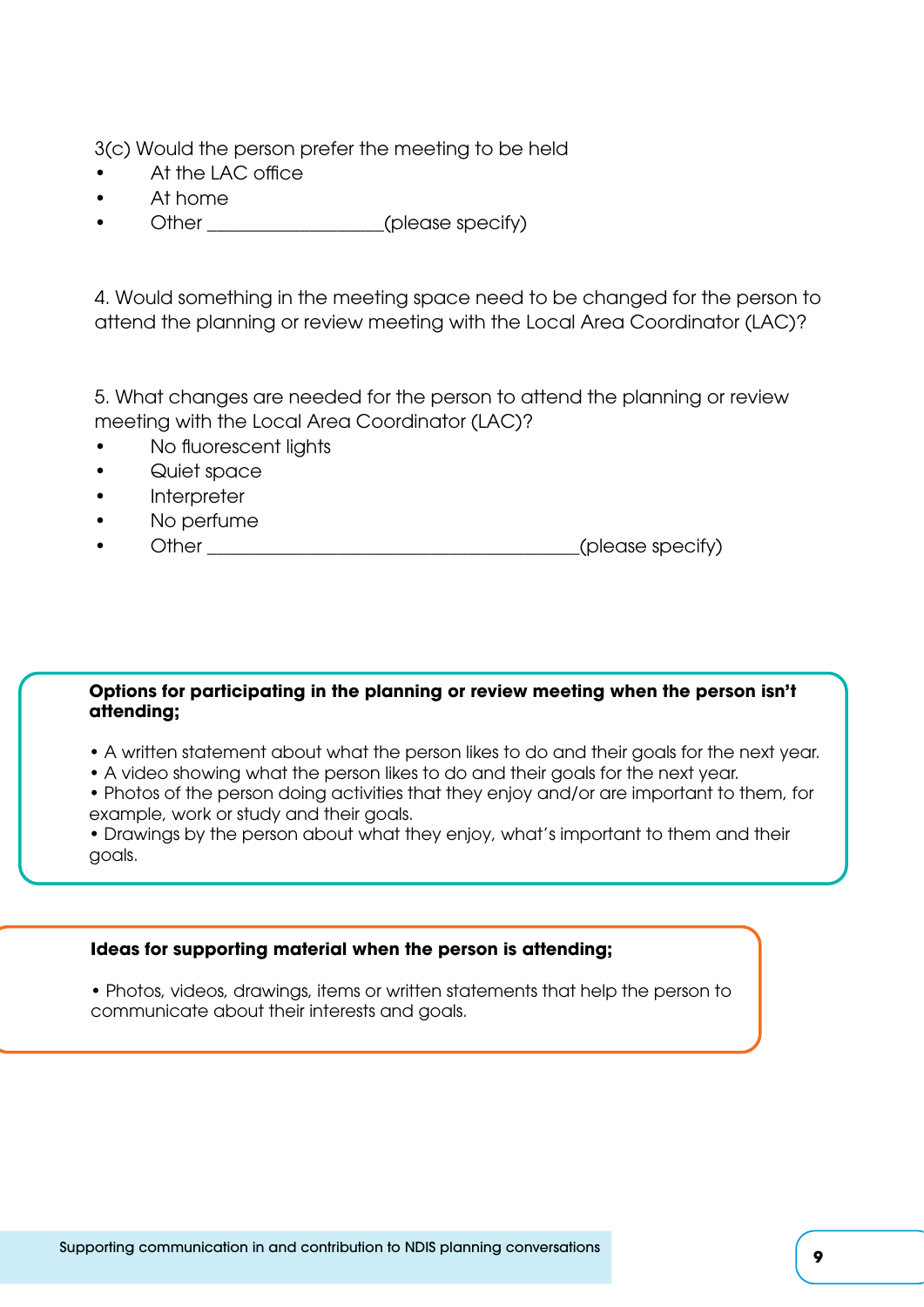## **NDIS meeting guide**

#### **Before the meeting**

Here are some suggestions about things to think about before the NDIS planning meeting.

• Decide whether the NDIS participant will attend part or all of the planning meeting.

• Think about what location and time of day for the planning meeting will be best for the person you care for, for example, your home or another familiar location. Talk to the LAC or Planner about when and where the meeting can be held.

• Arrange for a support person or worker to attend the planning meeting with the person you care for. This may offer you the opportunity to focus on the planning meeting. The support person can take the person for breaks when needed or help them to leave the meeting.

• Let the LAC or Planner know if the person you care for may need breaks during the meeting.

• To determine the level of support needed negative and personal issues may be discussed at the planning meeting. Think about whether the NDIS participant needs to be part of this discussion. Some parents and carers reported that hearing about these issues can trigger anxiety in the person they care for.

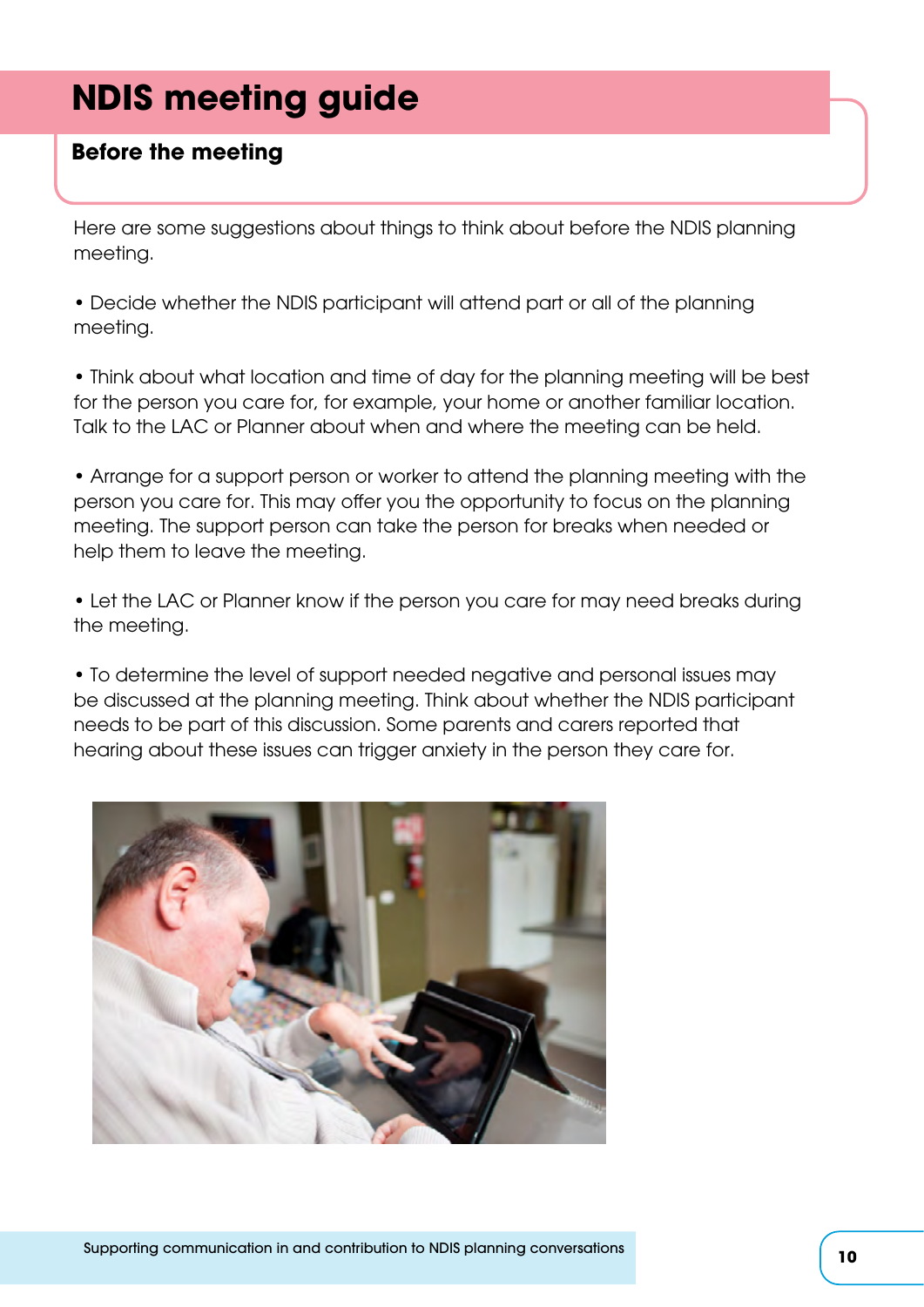## **NDIS meeting guide**

• Let the LAC or Planner know if the NDIS participant doesn't want negative or personal issues discussed in front of them or finds them uncomfortable.

• If you're unsure how the NDIS participant feels about talking about negative or personal issues you can ask them. Let them know that the LAC or Planner wants to know about these issues to work out what supports they need in their NDIS plan.

• Ask the LAC or Planner to use the communication method that the NDIS participant uses in the planning meeting.

• Ask the LAC or Planner for a list of questions that they'll ask the NDIS participant in the planning meeting. Use this list to practise the answers together before the meeting.

• Think about whether you want to use social scripts, visual supports or prompts for the NDIS participant at the planning meeting. Prepare any visual supports or prompts.

• Use the NDIS Easy Read booklets and factsheets to help the NDIS participant understand the NDIS. There's a link in the Resources section on page 14.

If the meeting is at the LAC's office;

• Ask if the LAC/Planner can provide visual supports about their office or meeting venue.

• Think about anything else you need to email to the LAC/Planner before the meeting eg. letting them know that the NDIS participant needs more time to read information or that they are non-speaking.

"My daughter gets very anxious meeting new people in unfamiliar locations. We talked about her goals and she decided that she'd like me to attend the planning meeting as her representative."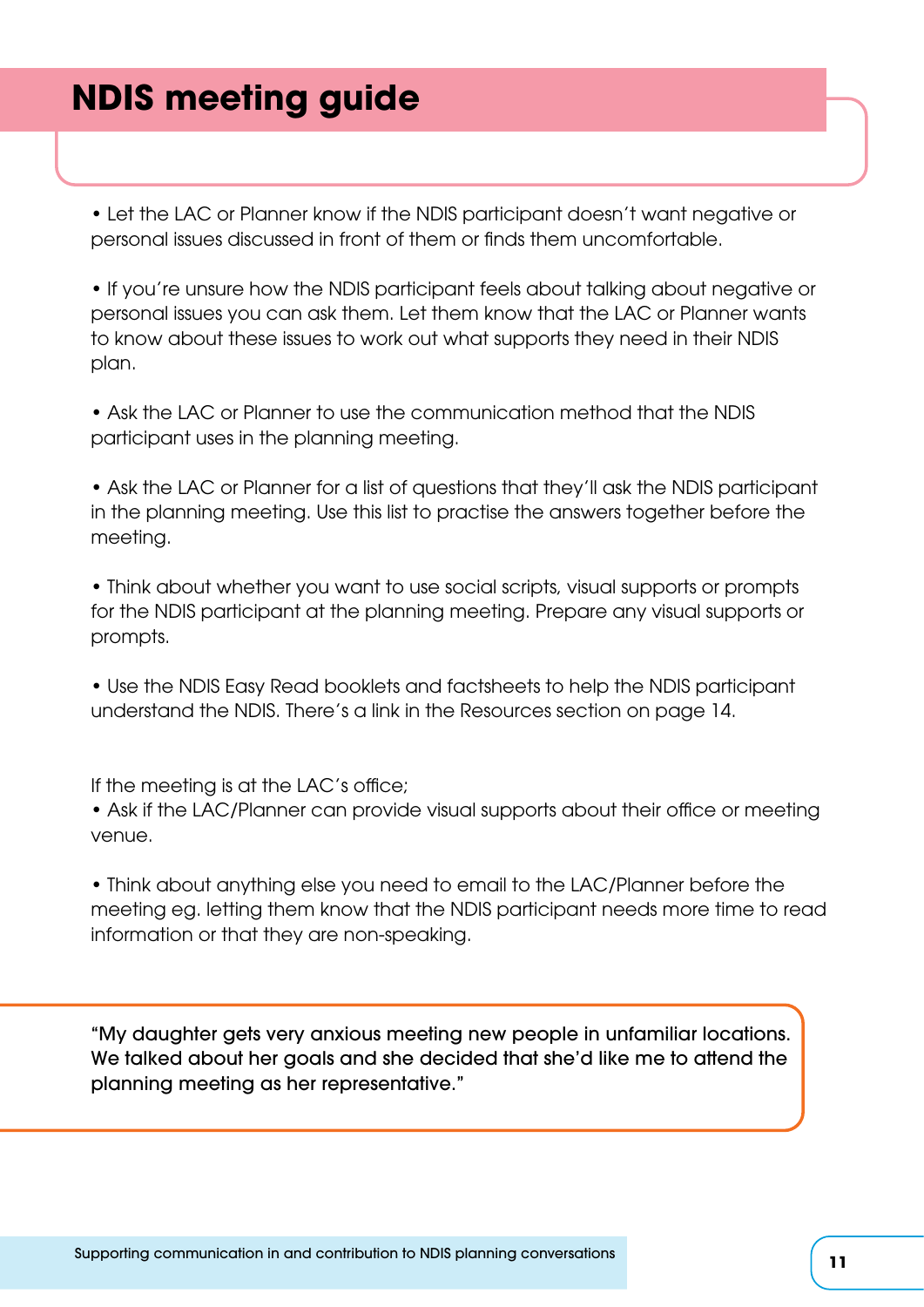**Plain English** is a style of writing that is clear and concise. Resources written in this style will avoid or reduce technical jargon. Sometimes this is called 'layman's writing'.

**Easy English or Easy Read** are resources that have been designed for people who may have low English literacy. Often easy English resources have pictures or photos accompanying text.

**Person centred planning** is a way that people are supported. It means that the person receiving the supports is at the centre. This can be before planning, during planning and when support is being delivered.

**Visual Supports** are photos, drawings or illustrations that are used to help an autistic person access information.

**Social Script** is a visual story that describes a social situation. It is written in positive language and lets people know what is going to happen. The script will also have strategies for managing a situation e.g. asking for a break. Social scripts usually contain photos or illustrations to support the text.

**Advocate** is a person who supports you in various type of meetings or interactions. They may support a person by just being in the room with them. There may be situations where a person has given consent for an advocate to speak on their behalf. Advocates can be trusted people like family or friends, or a person from an advocacy organisation.

**Office of the Public Advocate** a state government organisation that promotes and protects the rights and interests of people with disability.

**Partial participation** is the idea that people with a disability can participate in areas in their lives as much, or as little, as they are able or like too.

**Local area coordinator (LAC)** is a person employed to assist people to navigate the NDIS, including planning and coordination. Planner is a person who works for the NDIS who helps people with a disability and their parents or carers to put together a plan and apply for funding.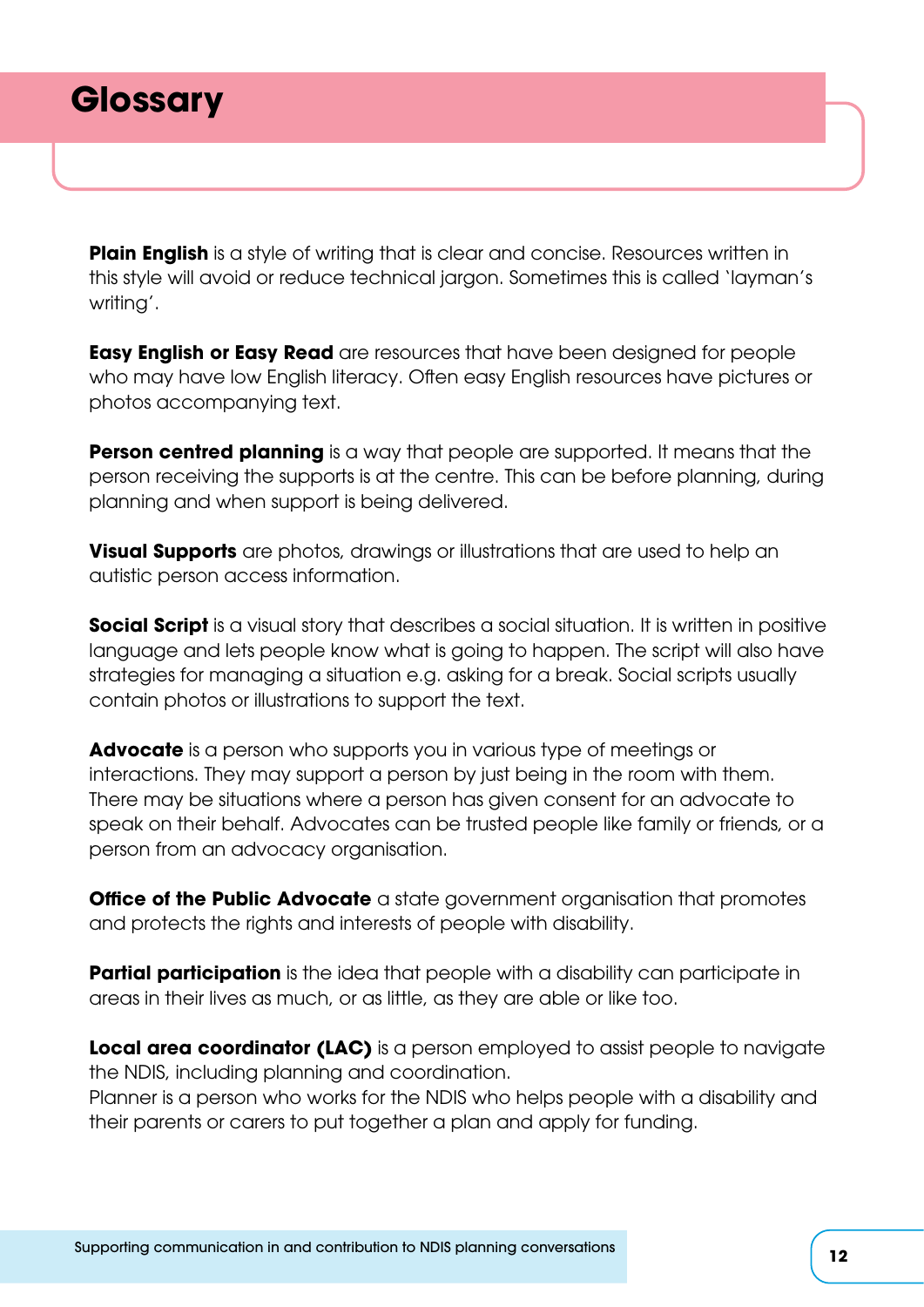## **Glossary**

**National Disability Insurance Scheme (NDIS) i**s how the Australian Government provides support to Australians with disability, mental health issues, chronic illness and who are Deaf.

**Behaviours of concern** are very difficult or serious behaviours that reach a level where an individual hurts themselves or others. For example, hitting, punching and biting, inappropriate sexual behaviour or wandering.

**Nominee** a person who is chosen to make decisions for a participant who doesn't have a parent or guardian.

**NDIS participant** a person with a disability who has been accepted into the NDIS.

**Guardian** a person appointed by the Victorian Civil and Administrative Tribunal (VCAT) to make personal and lifestyle decisions for an adult with a disability who is unable to make reasonable judgements. Parents can be appointed guardians or fulfil this role informally.

**Support worker** a person who is employed to help a person with a disability, for example with personal care.

**Planning meeting** is a gathering of the LAC or Planner, the individual with a disability if possible and their carer(s) and support person to discuss an individual's NDIS plan.

**Goals** are things you would like to do, work towards, and achieve in life.

**Support coordinator** a person who is funded under a NDIS plan when the participant is not able to implement and coordinate their own plan.

Read more about NDIS terms:

• [NDIS concepts in Auslan and an Easy Read glossary](https://www.ndis.gov.au/about-us/glossary)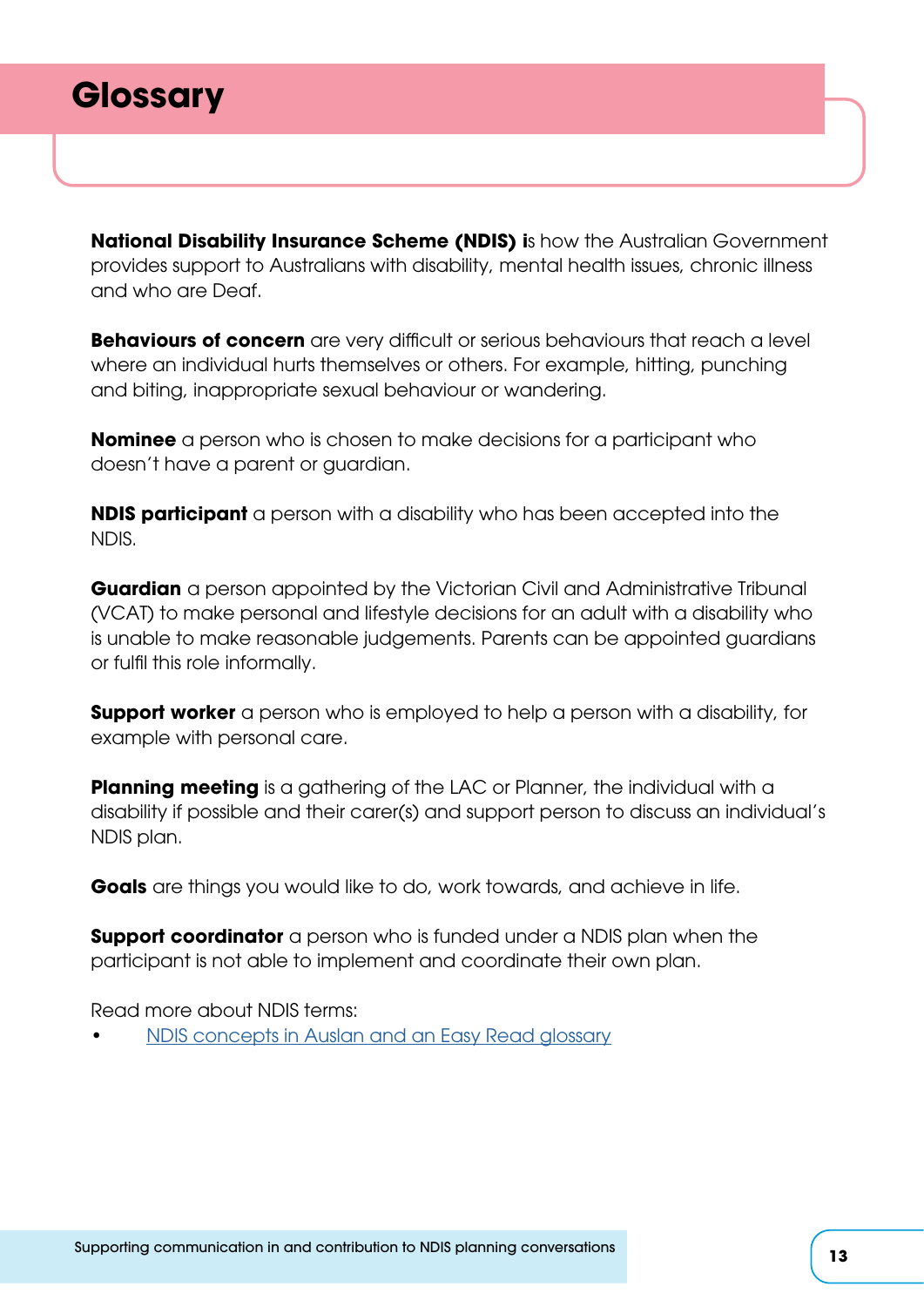## **Resources**

The **Amaze Autism Advisor** service is available 8am to 7pm Monday–Friday on 1300 308 699, [info@amaze.org.au](http://[mailto]info@amaze.org.au) or at [www.amaze.org.au](http://www.amaze.org.au).

The [Amaze NDIS Readiness Resource](https://www.amaze.org.au/support/ndis/ndis-readiness-resource/) can also be completed by either a carer or autistic individual

[Carers Victoria NDIS Carers Handbook](https://www.carersvictoria.org.au/be-informed/disability/ndis/ndis-carers-handbook)

The [NDIS website](https://www.ndis.gov.au/) has resources, many available in Easy English or video format, to support people before and during the planning process. In particular:

• [How the planning process](https://www.ndis.gov.au/participants/how-planning-process-works) [works](https://www.ndis.gov.au/about-us/publications/booklets-and-factsheets) information for carers

• [Participant booklets and factsheets](https://www.ndis.gov.au/about-us/publications/booklets-and-factsheets) including Easy Read booklets and factsheets.

#### **Office of the Public Advocate**

Office of the Public Advocate Advice Service Monday to Friday 9am to 4:45pm.

The Advice Service provides advice on issues that affect people with a disability including guardianship and enduring powers of attorney.

Telephone: 1300 309 337 TTY: 1300 305 612 Fax: 1300 787 510 National Relay Service: 133 677 Email: [OPA\\_Advice@justice.vic.gov.au](mailto:OPA_Advice@justice.vic.gov.au )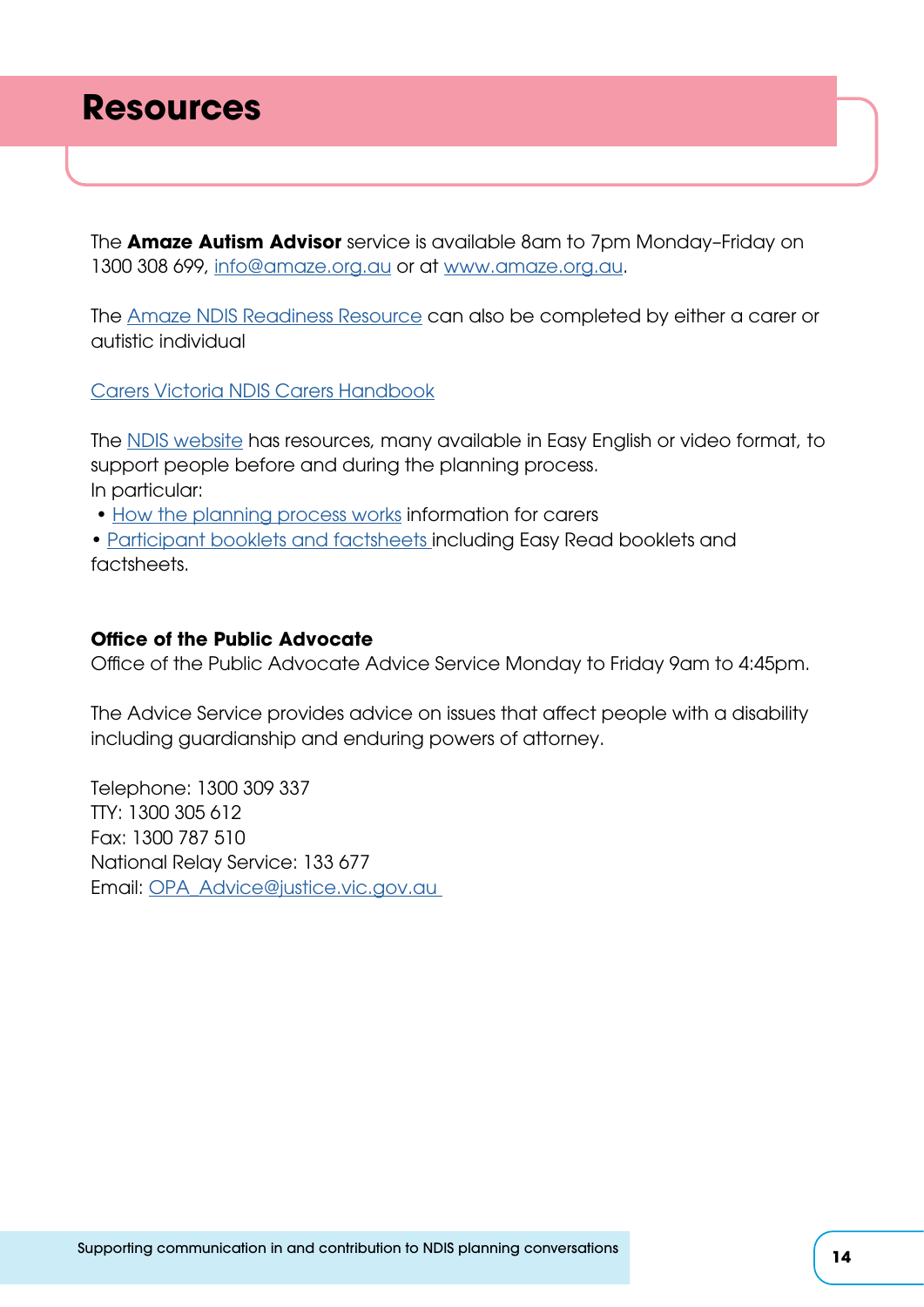## **Resources**

[NDIS decision-making poster, Working with participants with a significant cognitive](https://www.publicadvocate.vic.gov.au/resources/flowcharts/534-ndis-decision-making-poster/file) [disability](https://www.publicadvocate.vic.gov.au/resources/flowcharts/534-ndis-decision-making-poster/file) 

A series of [nine videos presented by VALiD](https://www.valid.org.au/get-ndis-savvy-videos) about the NDIS planning process, funding management and more.

A [short video on why future planning is important](http://www.selfadvocacyonline.org/learning/future-planning/) from The Arc for people with intellectual and developmental disabilities.

The [resources section of the Communication Rights Australia website h](https://www.communicationrights.org.au/resources/facts-information/)as infographics on Augmentative and Alternative Communication (AAC) and on The NDIS at a Glance.

The [Advocacy for Inclusion Supported Decision Making podcast i](http://www.buzzsprout.com/667606)ncludes episodes on rights, decision making, supporting people to communicate and more.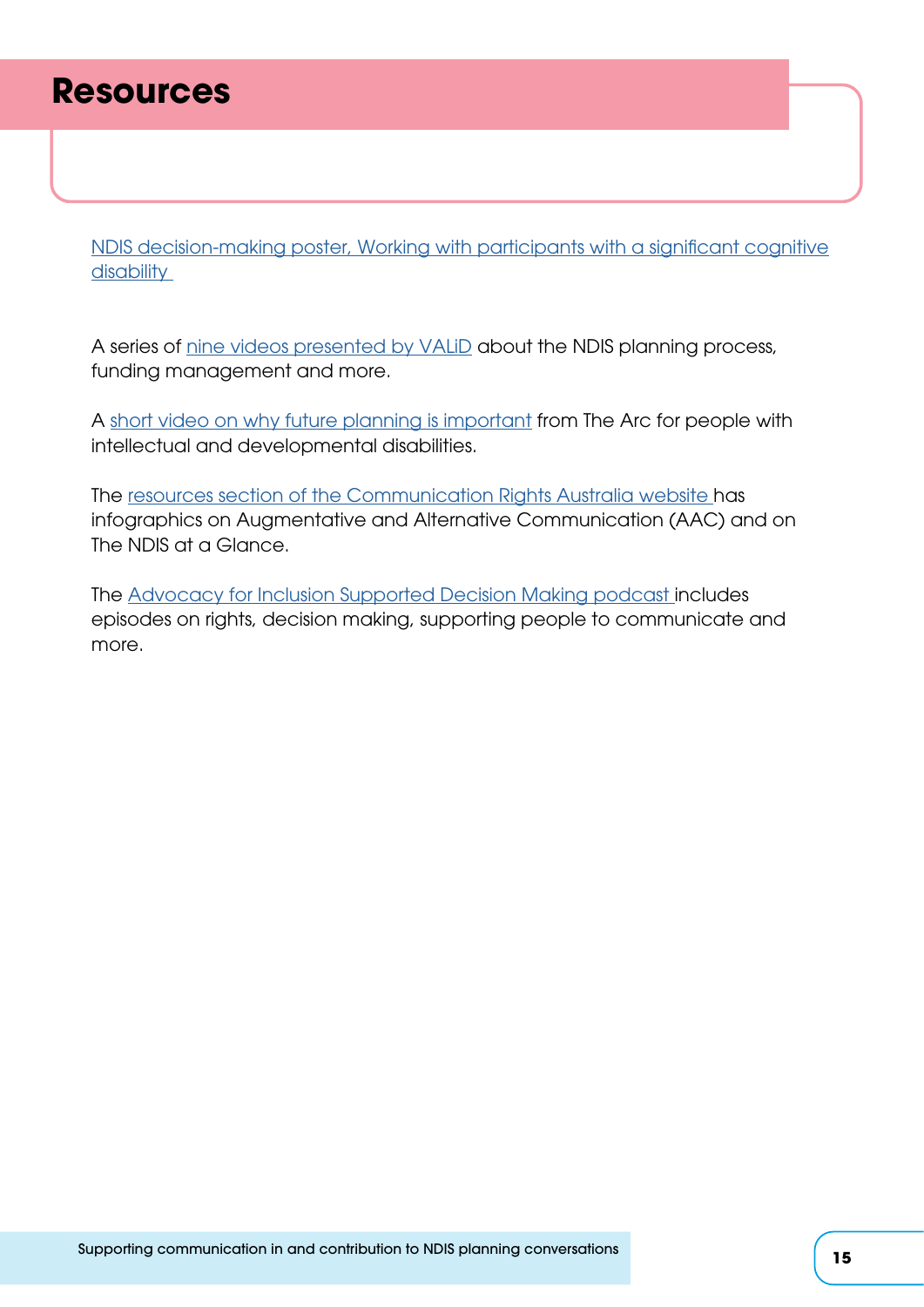### **Part 2: Having a say in the NDIS - booklet for autistic people**

**Easy English**

What is the NDIS?



The National Disability Insurance Scheme pays for disability supports in Australia. People call it the NDIS.



The NDIS want to know what things you want or need in your life.



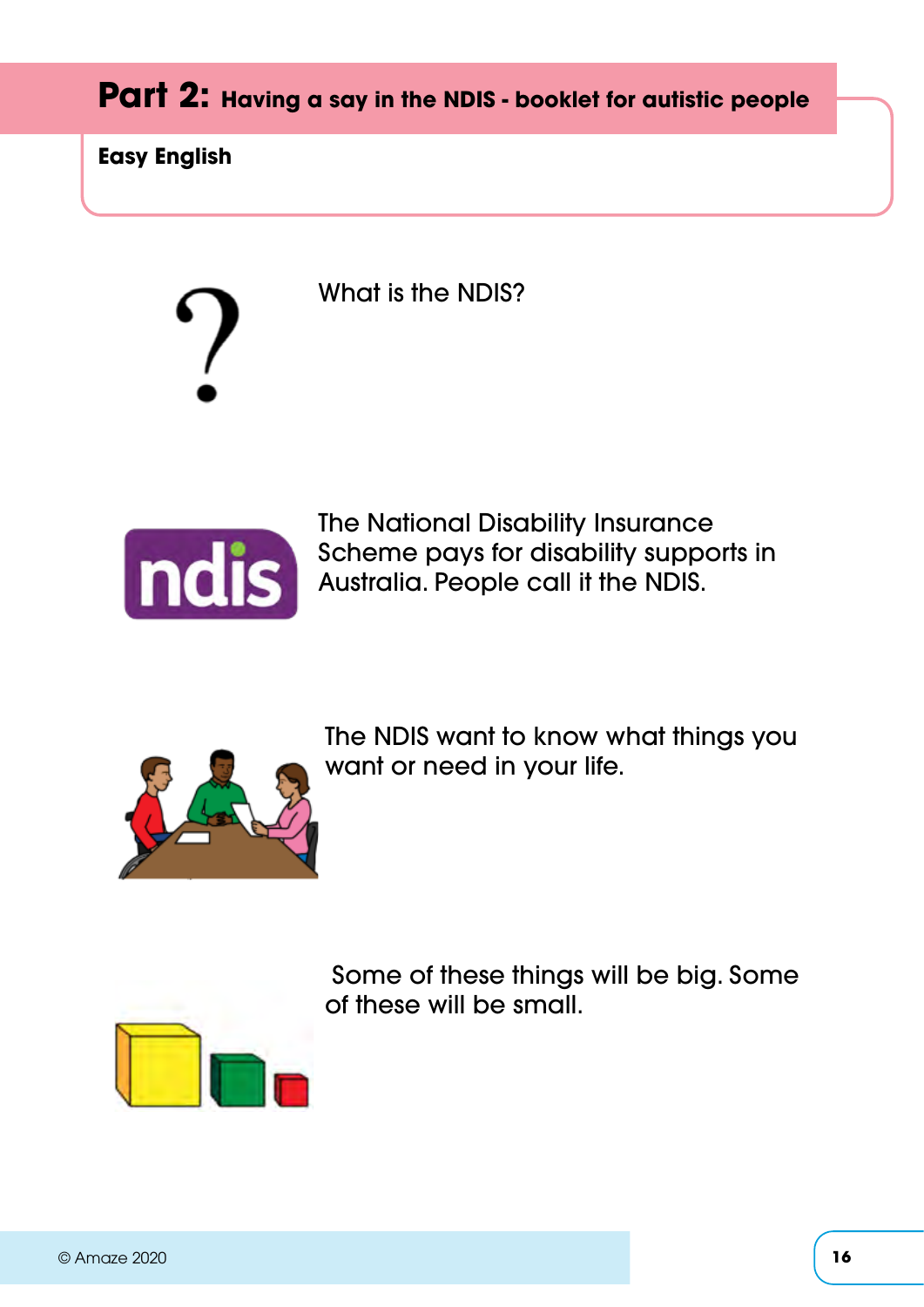

NDIS will fund things that are fair. This means things that people need to live their life.



You should get to choose the things you need that will help you live your life.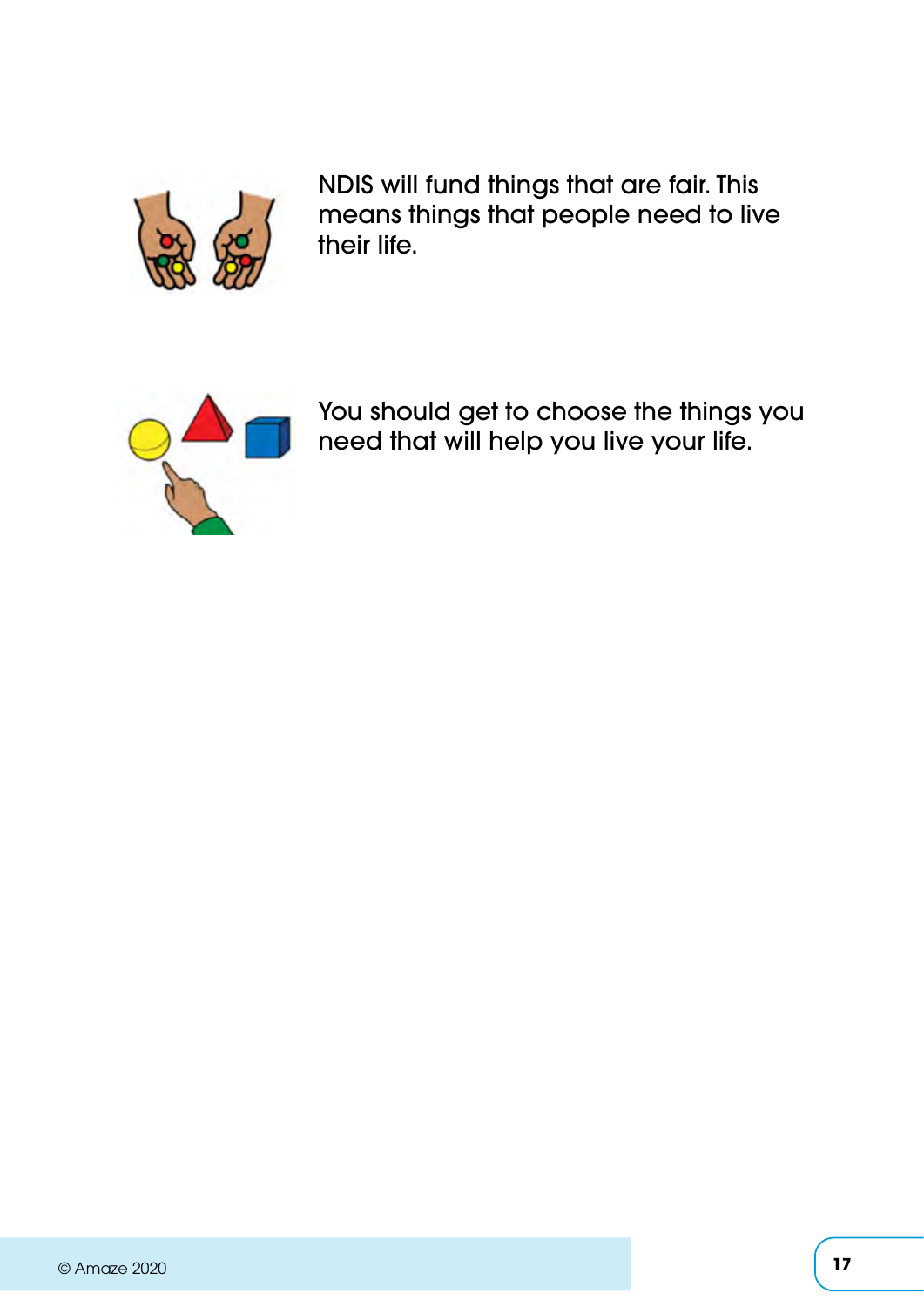# **Your rights**



You have the right to be part of your NDIS planning meeting. You can have the support you need to participate.



You have a right to make choices about your goals. You can choose who helps you to make your NDIS plan happen.



You have a right to have information about your NDIS plan in a way that you can understand.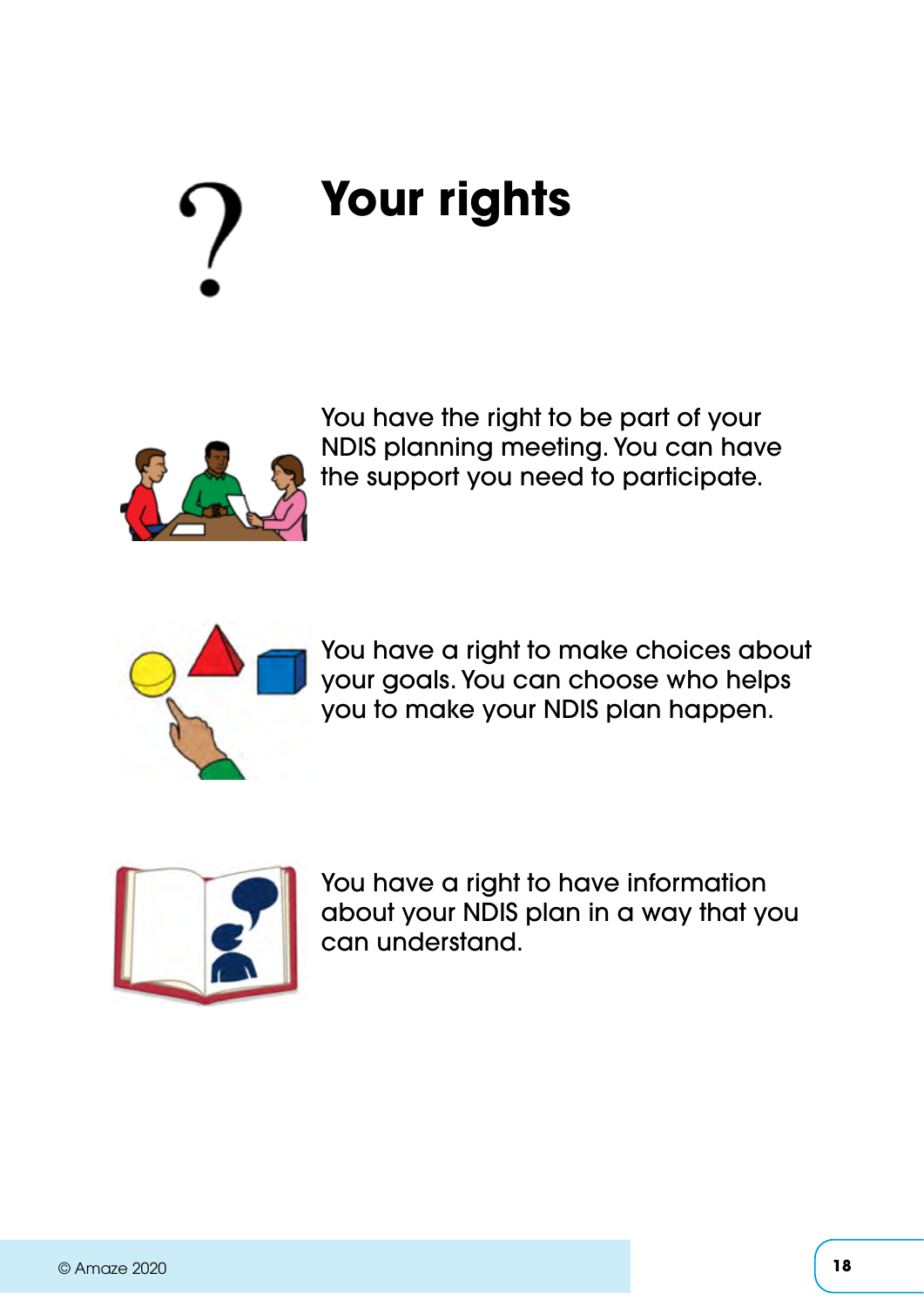

You have a right to choose who supports you when you need to talk with the NDIS about your plan.



You have a right to have your wishes heard. If you need full support from family or friends, or a formal advocate, to make choices they should say your wishes.

Text reproduced with permission from <https://www.valid.org.au/ndis-and-making-decisions>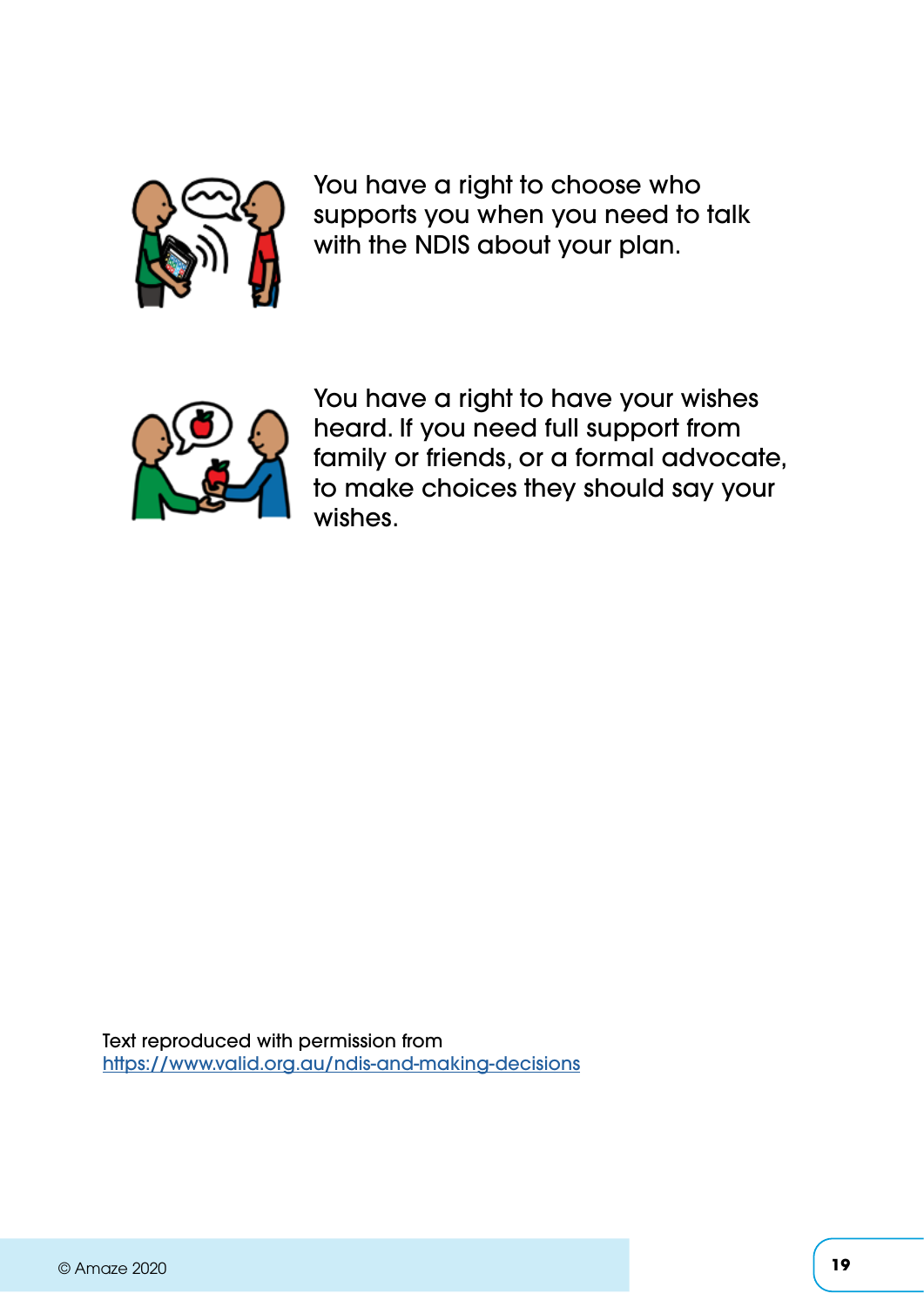

The NDIS will want you to make choices. Some will be big. Some will be small.





You may have a big goal that you are working towards.



You may have lots of smaller goals that will help you get to your big goal. The NDIS can help you with that.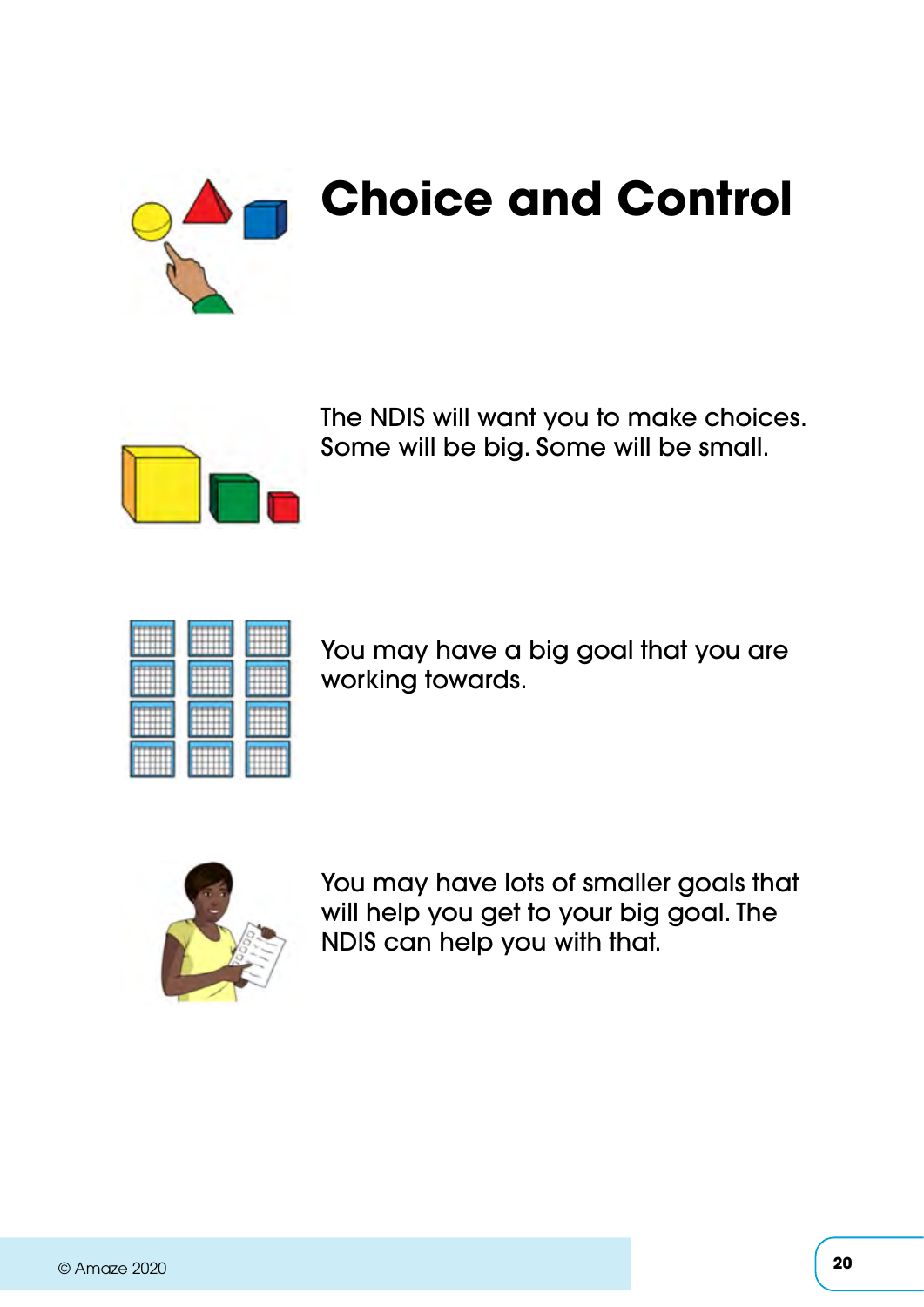

You may want to have a say about daily choices. This can be the things you do each day.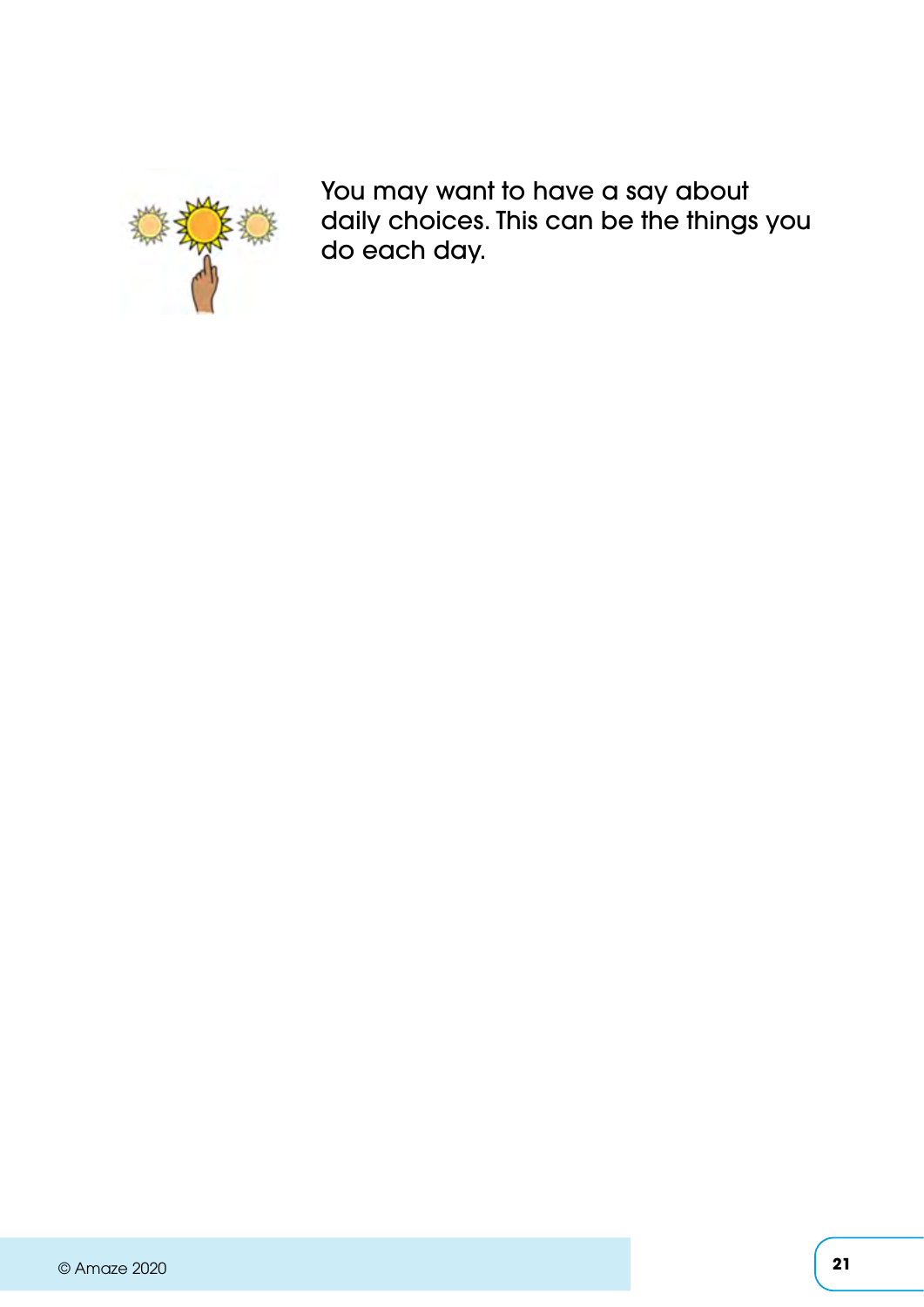

## **Sharing your story**



NDIS will want to hear your story. This is so they know who you are and what you like.



There are many ways to share your story. You can choose what is best for you.



Write a story about your life.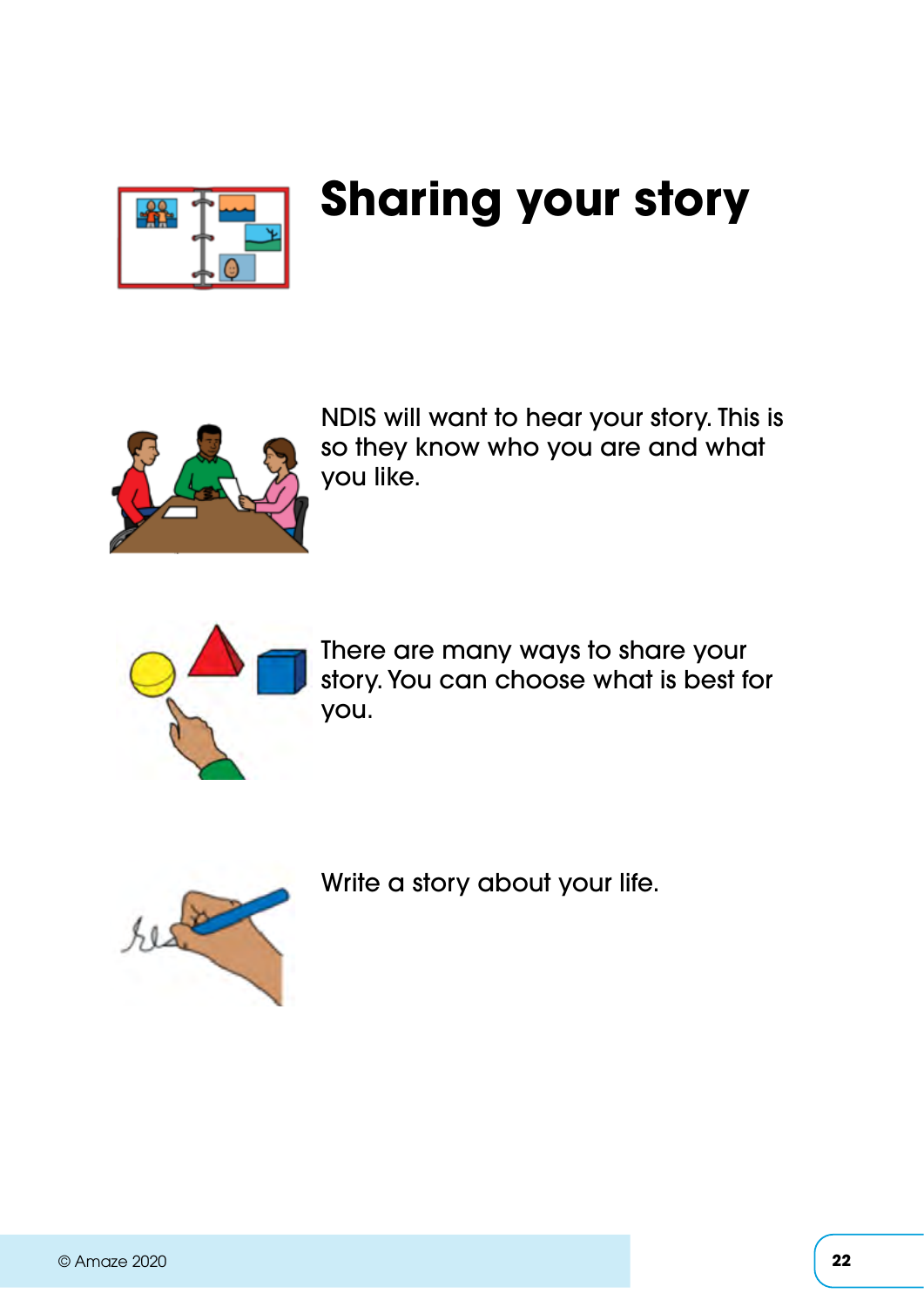Share a schedule of your favourite day.



Share your favourite photos.



Make a drawing or collage to share.



 Show people from the NDIS the things you like.